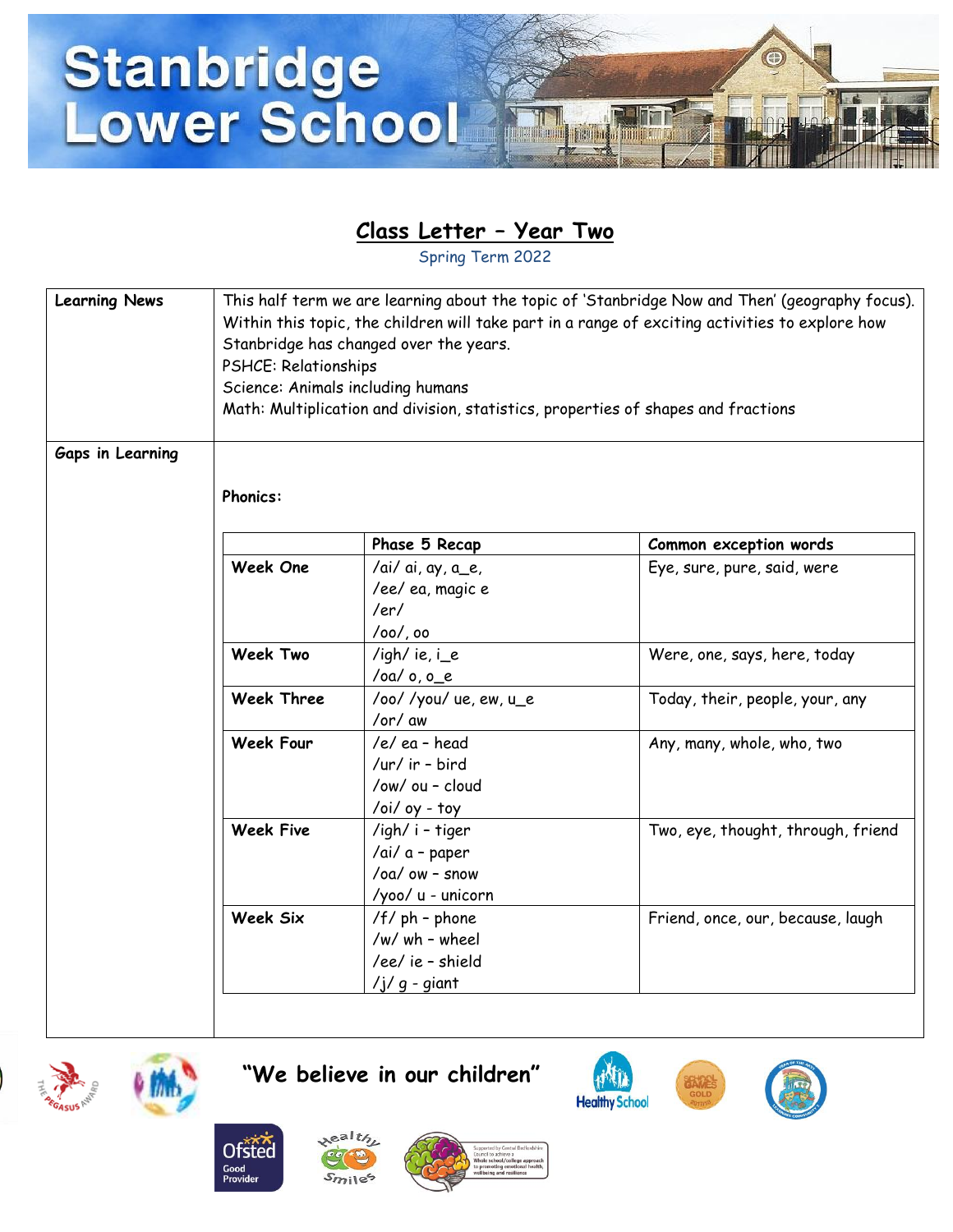|                                                              | experiences (real and fictional), after discussion with the teacher:                                                                                                                                                   | Pupil(s) can write a simple, coherent narrative about their own and others'                                                                                                                                                                                                                                                                                                                                         |
|--------------------------------------------------------------|------------------------------------------------------------------------------------------------------------------------------------------------------------------------------------------------------------------------|---------------------------------------------------------------------------------------------------------------------------------------------------------------------------------------------------------------------------------------------------------------------------------------------------------------------------------------------------------------------------------------------------------------------|
|                                                              | writing about real events, recording these simply and clearly                                                                                                                                                          |                                                                                                                                                                                                                                                                                                                                                                                                                     |
|                                                              | demarcating most sentences with:                                                                                                                                                                                       | capital letters and full stops                                                                                                                                                                                                                                                                                                                                                                                      |
|                                                              | and with use of:                                                                                                                                                                                                       | question marks.                                                                                                                                                                                                                                                                                                                                                                                                     |
|                                                              | using present and past tense mostly correctly and consistently                                                                                                                                                         |                                                                                                                                                                                                                                                                                                                                                                                                                     |
|                                                              | using co-ordination (or / and / but)                                                                                                                                                                                   |                                                                                                                                                                                                                                                                                                                                                                                                                     |
|                                                              | using some subordination (when / if / that / because)                                                                                                                                                                  |                                                                                                                                                                                                                                                                                                                                                                                                                     |
| at others                                                    |                                                                                                                                                                                                                        | segmenting spoken words into phonemes and representing these by graphemes,<br>spelling many of these words correctly and making phonically-plausible attempts                                                                                                                                                                                                                                                       |
|                                                              | spelling many KS1 common exception words*                                                                                                                                                                              |                                                                                                                                                                                                                                                                                                                                                                                                                     |
|                                                              | to one another and to lower-case letters                                                                                                                                                                               | writing capital letters and digits of the correct size, orientation and relationship                                                                                                                                                                                                                                                                                                                                |
|                                                              | using spacing between words that reflects the size of the letters                                                                                                                                                      |                                                                                                                                                                                                                                                                                                                                                                                                                     |
| $\sim$<br>$\qquad \qquad \blacksquare$                       | any number.<br>Reading and writing numbers to 100 in numerals and words.<br>including a number line.<br>Using place value and number facts to solve problems.<br>Recognising and using number bonds to 10, 20 and 100. | Identifying, representing and estimating numbers using different representations                                                                                                                                                                                                                                                                                                                                    |
| $\qquad \qquad \blacksquare$<br>$\qquad \qquad \blacksquare$ | Addition and Subtraction:<br>written methods.<br>related facts to 100.                                                                                                                                                 | Solving problems using addition and subtraction: Using concrete objects and<br>pictorial representations by applying their increasing knowledge of mental and<br>Recalling and using addition and subtraction facts to 20 fluently and deriving/using<br>Adding and subtracting numbers physically and mentally (a two-digit with a one<br>digit number, a two-digit with a tens number and two two-digit numbers). |
|                                                              | check their answers and to solve a range of problems.                                                                                                                                                                  | Recognising and using the inverse relationship between addition and subtraction to                                                                                                                                                                                                                                                                                                                                  |